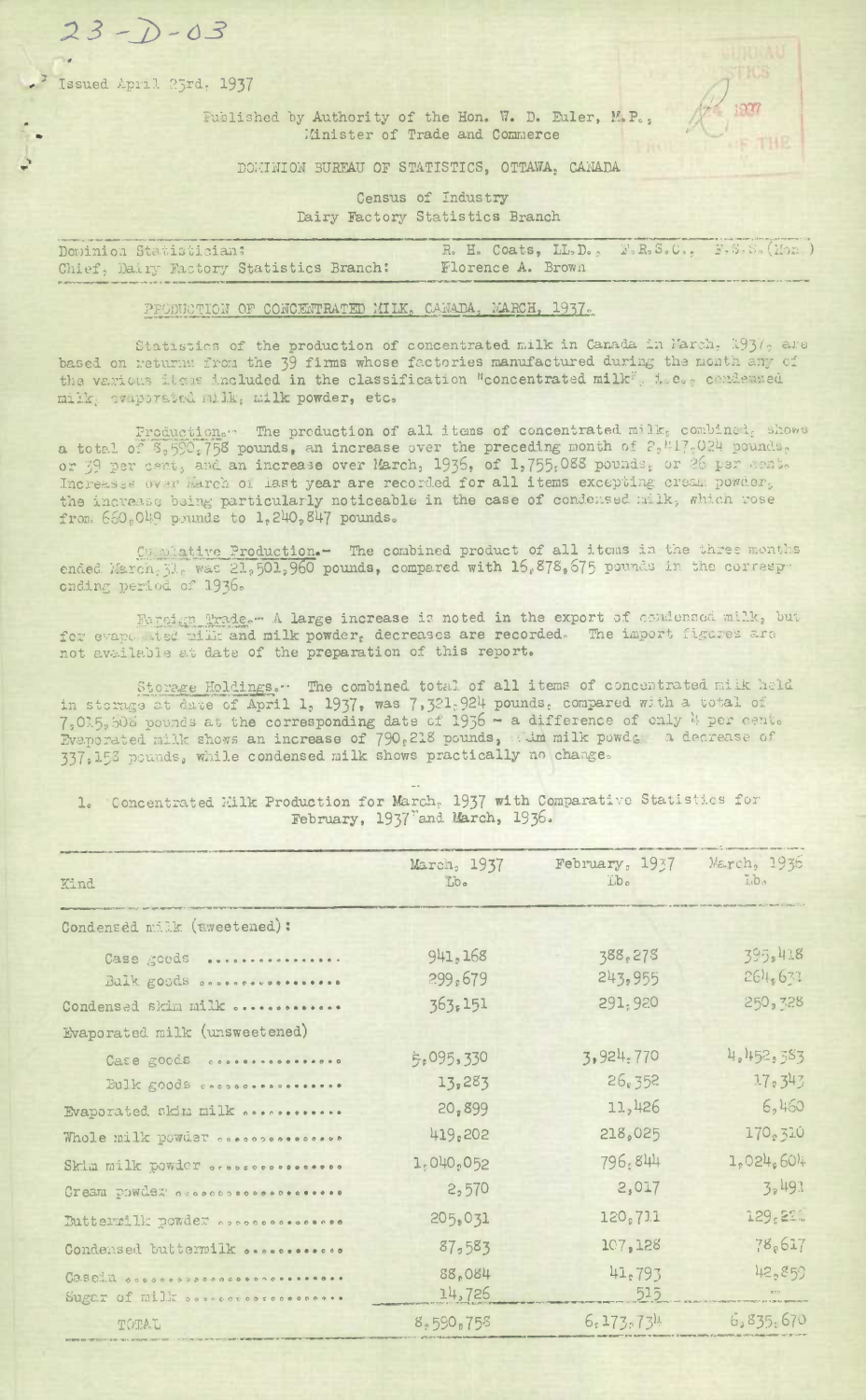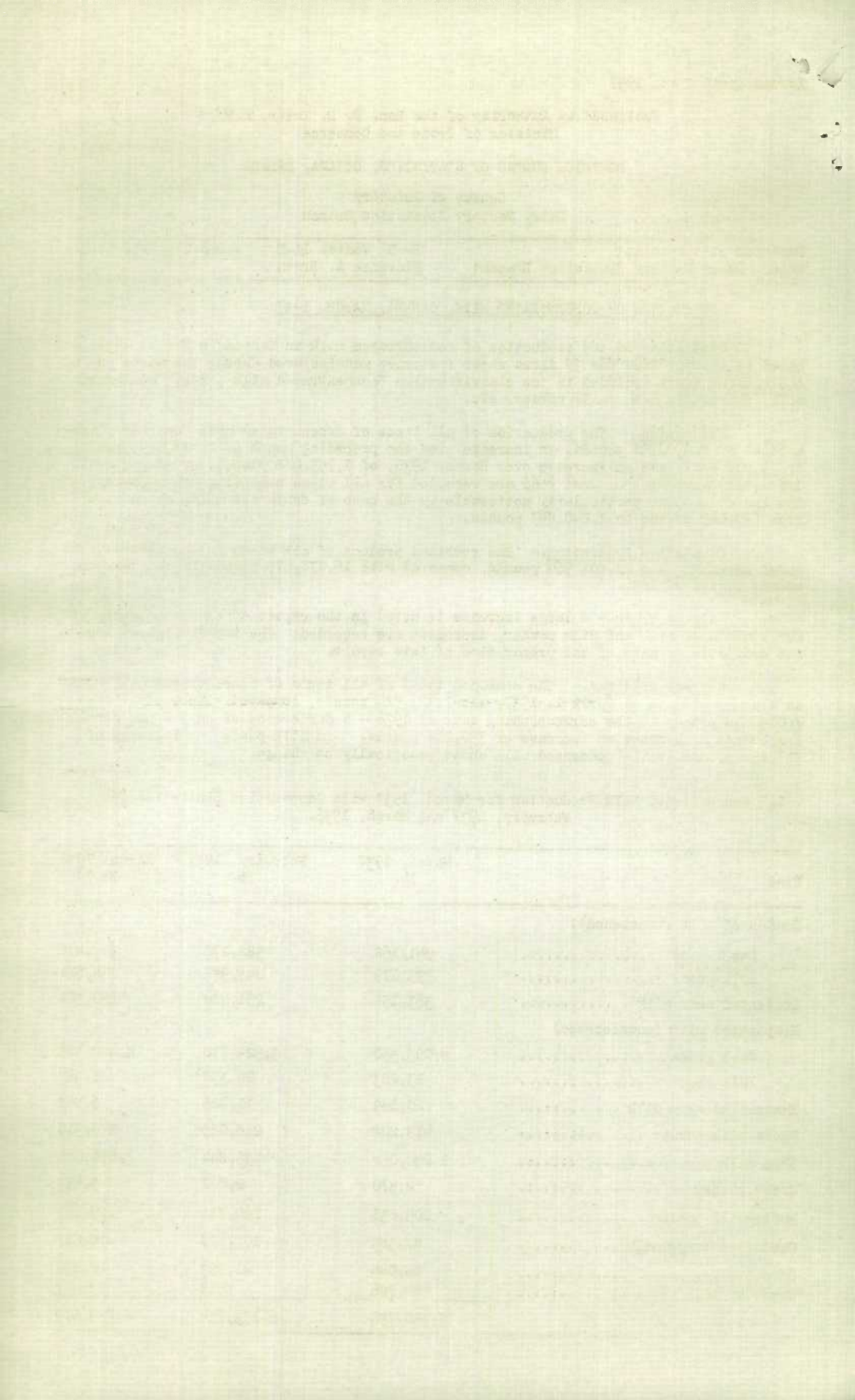$2.$ 

Cumulative Production of Concentrated Milk for the Three Months Ended March 31,1937. with Comparative Statistics for the Three Months Ended March 31, 1936.

|                                                                                           | Three Months Ended March 31                              |                                                          |  |
|-------------------------------------------------------------------------------------------|----------------------------------------------------------|----------------------------------------------------------|--|
| Kind                                                                                      | 1937<br>$Lb$ .                                           | 1936<br>$\mathbf{L}^{\mathbf{p}}$ .                      |  |
| Condensed Milk: (sweetened)                                                               |                                                          |                                                          |  |
| Case goods<br>Bulk goods<br>Condensed skim milk<br>Evaporated milk: (unsweetened)         | 1,715,372<br>725,641<br>951,665                          | 1,145,078<br>634,626<br>947,683                          |  |
| Case goods<br>Bulk goods<br>Evaporated skim milk<br>Whole milk powder<br>Skim milk powder | 13, 174, 372<br>54,698<br>44,525<br>355,793<br>2,902,520 | 10, 187, 215<br>55.504<br>18,508<br>302,619<br>2,917,371 |  |
| Cream powder                                                                              | 10, 312                                                  | 12,306                                                   |  |
| Buttermilk powder<br>Condensed buttermilk<br>Casein<br>Sugar of milk                      | 543,044<br>310,652<br>192,491<br>20,875                  | 383.033<br>169.460<br>100,987<br>4.285                   |  |
| TOTAL                                                                                     | 21,501,960                                               | 16,878,675                                               |  |

3. Production by Months of Condensed Milk, Evaporated Milk and Skim Milk Powder for the period January to March, 1937.

|          |            | Condensed Milk | Evaporated Milk | Skim Milk  |           |  |
|----------|------------|----------------|-----------------|------------|-----------|--|
|          | Case goods | Bulk goods     | Case goods      | Bulk goods | Powder    |  |
|          | Lb.        | Lb.            | $\n  Do$        | Lb.        | $Lb$ .    |  |
| January  | 385,926    | 182,007        | 4, 154, 272     | 15,063     | 1,065,624 |  |
| February | 388,278    | 243.955        | 3,924,770       | 26,352     | 796,844   |  |
| March    | 941.168    | 299,679        | 5,095,330       | 13,283     | 1,040,052 |  |

Imports and Exports of Concentrated Milk Products, March, 1937, with Comparative 4. Statistics for February, 1937 and March, 1936 (a)

|                                                            | Quantity Imported                        |                            | Quantity Exported       |                               |                                        |                               |  |
|------------------------------------------------------------|------------------------------------------|----------------------------|-------------------------|-------------------------------|----------------------------------------|-------------------------------|--|
| Kind                                                       | March<br>1937<br>$Lb$ .                  | February<br>1937<br>$Lb$ . | March<br>1936<br>$Ib$ . | March<br>1937<br>$Lb -$       | February<br>1937<br>$T^{p}$ .          | March<br>1936<br>Lb.          |  |
| Condensed Milk<br>Evaporated milk<br>Milk powder<br>Casein | (b)<br><b>SHE</b><br>(b)<br>$\mathbf{b}$ | 2,704<br>90,387<br>13,652  | 8,570<br>9.814<br>2,494 | 571,100<br>558,700<br>293,000 | 115,500<br>798,200<br>268,500<br>3,100 | 170,500<br>833,000<br>577,900 |  |

Concentrated Mik Products in Cold Storage Warehouses, April 1, 1937 with Compara- $5$ tive Statistics for March 1, 1937 and April 1, 1936 (c)

| Kind                 | April 1, 1937<br>$Lb$ . | March 1, 1937<br>$Ib$ . | April 1, 1936<br>$Ib$ . |
|----------------------|-------------------------|-------------------------|-------------------------|
| Condensed milk       | $632 - 53$              | 391,973                 | 589,196                 |
| Condensed skim milk. | 198,259                 | 119.778                 | 230, 430                |
| Evaporated milk      | 5,300,968               | 6,694,266               | 4,510,750               |
| Evaporated skim milk | their                   | 32,810                  |                         |
| Whole milk powder    | 385, 574                | 370,655                 | 459.044                 |
| Skim milk powder     | 747.174                 | 931,385                 | 1,084,332               |
| Buttermilk powder    | 23,615                  | 91,748                  |                         |
| Cream powder         | 8,385                   | 9.487                   | 7,351                   |
| Casein               | 25, 196                 | 41,721                  | 134,505                 |

(a) External Trade Report - "Imports and Exports of Milk and Its Products and Eggs".

(b) Not yet available.

(c) Agricultural Branch - "Cold Storage Holdings in Canada".